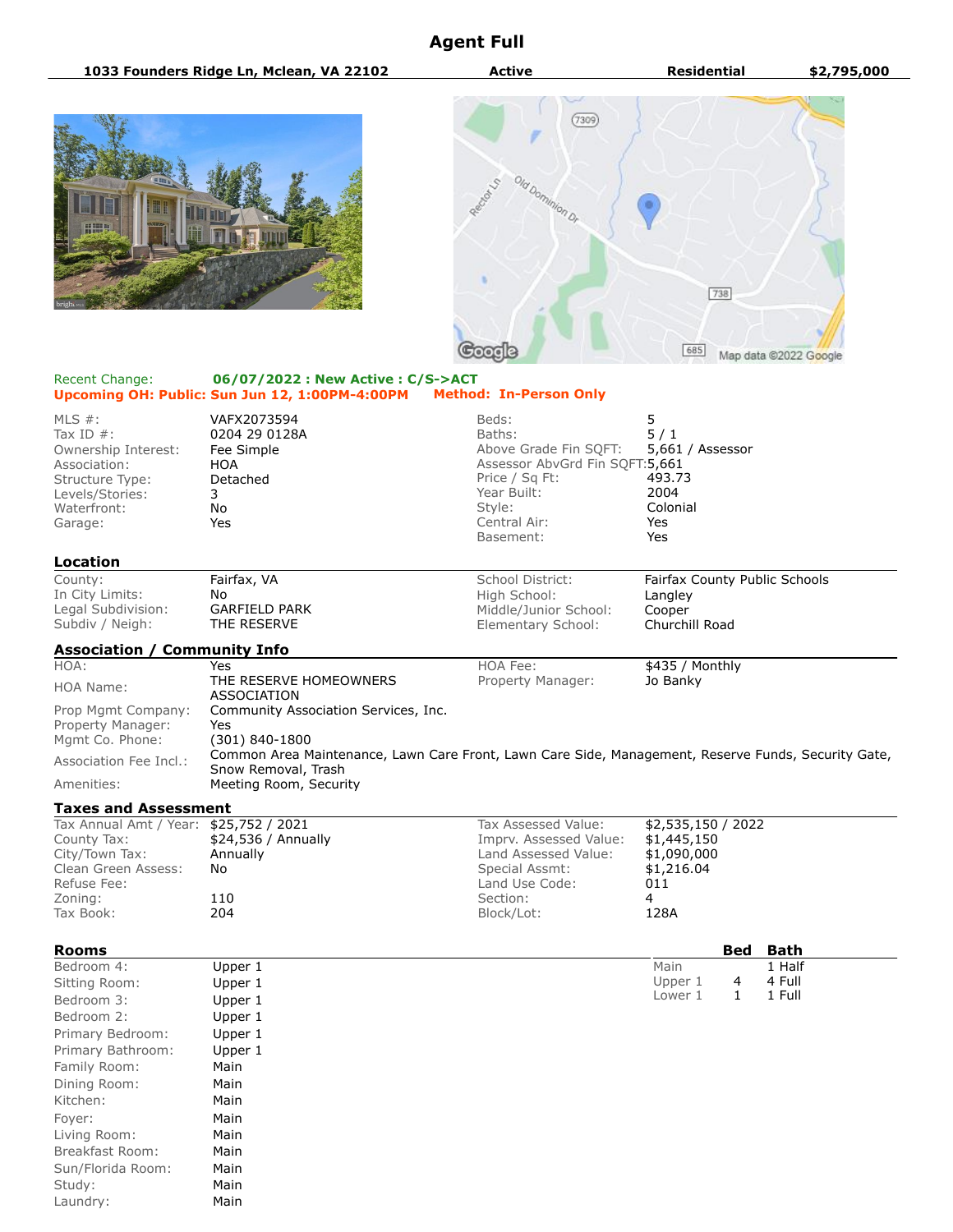| Mud Room:        | Main    |
|------------------|---------|
| Bedroom 5:       | Lower 1 |
| Exercise Room:   | Lower 1 |
| Game Room:       | Lower 1 |
| Recreation Room: | Lower 1 |
| Storage Room:    | Lower 1 |
| Storage Room:    | Lower 1 |
| Media Room:      | Lower 1 |

### **Building Info**

| Builder Model:                            | <b>STRATHMORE</b>                       | Construction Materials: | Brick, Combination                              |
|-------------------------------------------|-----------------------------------------|-------------------------|-------------------------------------------------|
| Builder Name:                             | <b>GULICK</b>                           | Below Grade Unfin SQFT: | 500 / Estimated                                 |
| Above Grade Fin SOFT: 5,661 / Assessor    |                                         | Flooring Type:          | Carpet, Ceramic Tile, Hardwood                  |
| Below Grade Fin SOFT: 2,766 / Estimated   |                                         | Roof:                   | Shingle                                         |
| Total Below Grade SQFT: 3,266 / Estimated |                                         |                         |                                                 |
| Total Fin SOFT:                           | 8,427 / Estimated                       |                         |                                                 |
| Tax Total Fin SQFT:                       | 5,661                                   |                         |                                                 |
| Total SQFT:                               | 8,927 / Estimated                       |                         |                                                 |
| Wall & Ceiling Types:                     | 2 Story Ceilings, 9Ft+ Ceilings,        |                         |                                                 |
|                                           | Cathedral Ceilings, Dry Wall, Vaulted   |                         |                                                 |
|                                           | Ceilings                                |                         |                                                 |
| <b>Foundation Details:</b>                | Concrete Perimeter                      |                         |                                                 |
| <b>Basement Type:</b>                     | Fully Finished, Heated, Outside         |                         |                                                 |
|                                           | Entrance, Rear Entrance, Walkout Stairs |                         |                                                 |
| Lot                                       |                                         |                         |                                                 |
| Lot Acres / SOFT:                         | 0.97a / 42084sf / Assessor              | Road:                   | City/County, Public                             |
|                                           |                                         | Lot Features:           | Landscaping, Private, Rear Yard,<br>SideYard(s) |
| <b>Parking</b>                            |                                         |                         |                                                 |
| $\mathbf{A}$                              | $\sim$                                  |                         | $\mathbf{A}$                                    |

#### Attached Garage - # of Spaces **Total Parking Spaces 3** Features: Attached Garage, Garage Door Opener, Garage - Side Entry, Oversized Garage

### **Interior Features**

Interior Features: Attic, Breakfast Area, Carpet, Ceiling Fan(s), Chair Railings, Crown Moldings, Dining Area, Double/Dual Staircase, Family Room Off Kitchen, Floor Plan - Open, Floor Plan-Traditional, Formal/Separate Dining Room, Kitchen - Eat-In, Kitchen - Gourmet, Kitchen - Island, Kitchen - Table Space, Pantry, Primary Bath(s), Recessed Lighting, Soaking Tub, Sprinkler System, Wet/Dry Bar, Window Treatments, Wood Floors; Fireplace(s): 1, Fireplace - Glass Doors, Gas/Propane, Mantel(s), Stone; Built-In Microwave, Cooktop, Dishwasher, Disposal, Dryer, Icemaker, Oven - Double, Oven - Wall, Range Hood, Refrigerator, Six Burner Stove, Stainless Steel Appliances, Washer, Water Heater; Accessibility Features: None; 24 Hour Security, Electric Alarm, Exterior Cameras, Monitored, Motion Detectors, Security Gate, Security System, Smoke Detector; Door Features: Double Entry, French, Insulated, Six Panel; Window Features: Double Pane, Insulated; Main Floor Laundry

## **Exterior Features**

| <b>Exterior Features:</b> | Extensive Hardscape, Exterior Lighting, Lawn Sprinkler, Stone Retaining Walls, Street Lights; Patio(s); Pool:<br>No Pool                                                                                                                                                                                                                |
|---------------------------|-----------------------------------------------------------------------------------------------------------------------------------------------------------------------------------------------------------------------------------------------------------------------------------------------------------------------------------------|
| Utilities                 |                                                                                                                                                                                                                                                                                                                                         |
| Utilities:                | Cable TV Available, Natural Gas Available; Central A/C, Zoned; Cooling Fuel: Electric; Electric Service: 220<br>Volts, 60 Amp Service, Circuit Breakers, Generator, Underground; Heating: Forced Air, Zoned; Heating Fuel:<br>Natural Gas; Hot Water: Natural Gas; Water Source: Public; Sewer: Private Septic Tank; Internet Services: |

### **Remarks**

Agent: This home can be sold fully furnished with all of it's high-end furnishings, authentic Persian rugs, and wonderful artwork.

Cable, Fiber Optic, Satellite

Public: Public: Perched high on a premier lot in one of the National Capital Region's most prestigious neighborhoods – The Reserve in McLean. This Gulick Strathmore model commands attention from passersby. And wait until you see the inside. It's perfect for everyday living and grand entertaining. The handsome double hardwood doors welcome guests into the soaring two-story foyer, light cascading form the windows above, and flanked by the embassy-sized dining room on the right. The elegant formal powder room and private library are on your left. An expansive gourmet kitchen features a generous center island, custom Decorá cabinetry, professional appliances, polished granite countertops and borders a bright breakfast room that leads to an inviting sunroom with a beautiful gas fireplace. A warm family room and graceful living room finish the main level. The primary suite consists of three distinct areas: a spacious sitting room, tranquil sleeping space looking out onto the manicured rear yard, and an indulgent master bathroom with sizable dual walk-in closets. Three secondary bedrooms complete the upper level, and all include ample walk-in closets and luxurious ensuite bathrooms. The vast walk-up lower level includes a fun game room with a built-in wet bar, fullyequipped exercise room, theater room, a fifth bedroom and an additional full bathroom. The Reserve is an exceptional estate community within a few minutes of the Capital Beltway. The unsurpassed scale of this subdivision includes 168 luxury homes built by award winning custom builders on 258 gentle, wooded rolling acres. This pristine, polished neighborhood boasts impressive one-of-a-kind streetscapes and spectacular stone walls throughout the subdivision. The Reserve offers residents some of the finest schools in the nation, world class shopping nearby and 24-hour, 7-day a week security from the guard staff stationed at the Reserve's iconic gatehouse.